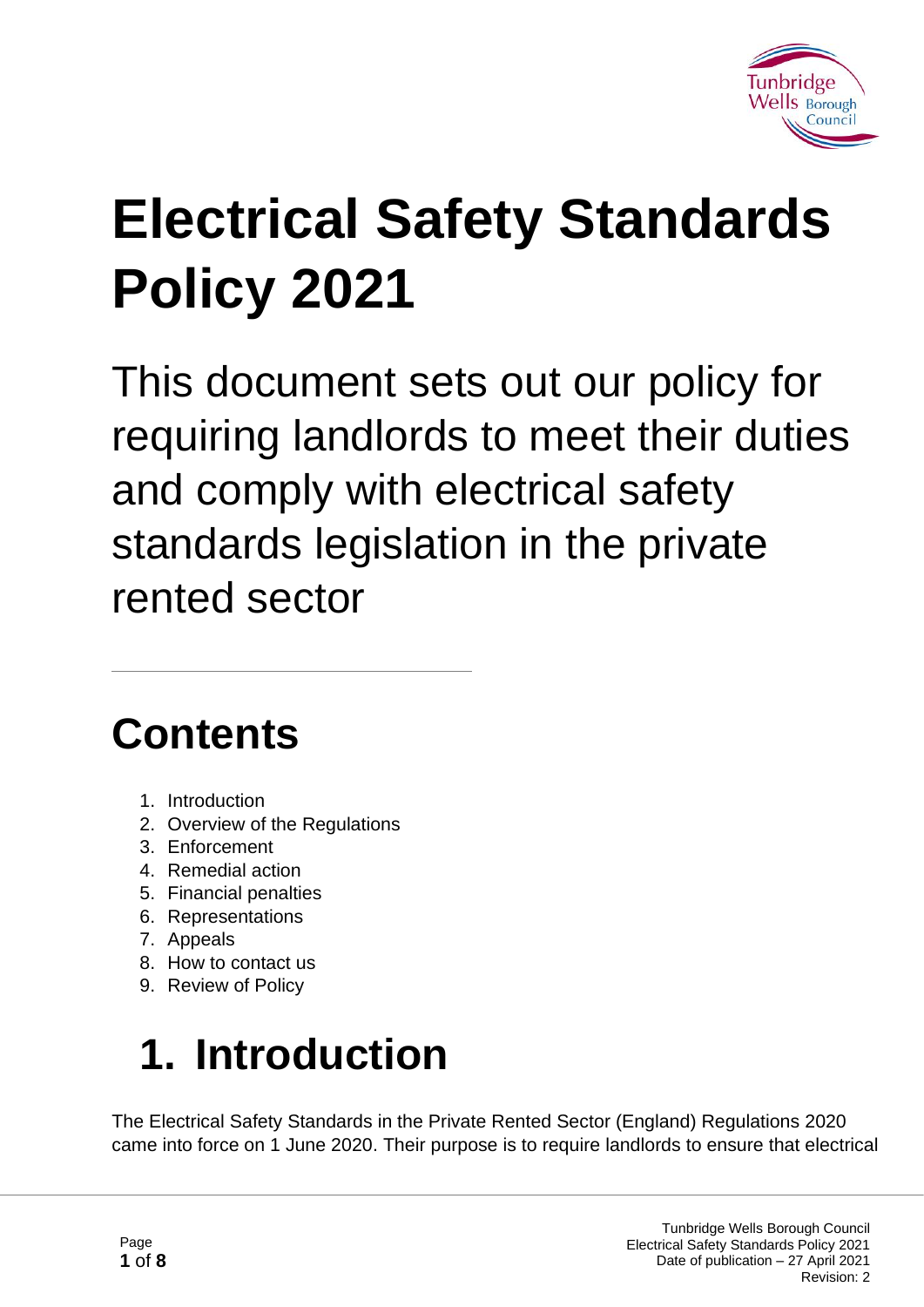installations in rented properties are safe, by having them inspected and tested by a qualified and competent person, at least every five years, and providing a copy of the electrical safety report to their tenants and if requested to their local council.

The Government has produced guidance for tenants, landlords, and local authorities which can be found by following this link [electrical-safety-standards-guidance-for-landlords-tenants-and](https://www.gov.uk/government/publications/electrical-safety-standards-in-the-private-rented-sector-guidance-for-landlords-tenants-and-local-authorities)[local-authorities](https://www.gov.uk/government/publications/electrical-safety-standards-in-the-private-rented-sector-guidance-for-landlords-tenants-and-local-authorities)

Under these Regulations, we can require landlords to carry out remedial works or even arrange for the repairs to be done and to recover the cost from the landlord.

The level of penalty for landlords who do not comply is up to £30,000, and section 5 contains information about how we will decide what the level will be.

### **2. Overview of the Regulations**

The Regulations were introduced in two phases:

- For new tenancies granted from 1 June 2020, from 1 July 2020.
- For existing tenancies, from 1 April 2021.

If a private tenant has a right to occupy a property as their only or main residence and pays rent, then the Regulations apply. This includes assured shorthold tenancies and licences to occupy (exceptions are set out in Schedule 1 of the Regulations).

### **The landlord's duties**

Landlords of privately rented accommodation must:

- Ensure national standards for electrical safety are met, as set out in the 18th [edition](https://electrical.theiet.org/bs-7671/) of the Wiring [Regulations](https://electrical.theiet.org/bs-7671/) (British Standard 7671).
- Ensure all electrical installations are inspected and tested by a qualified and competent person at least every five years.
- Obtain a report from the person conducting the inspection and test, which sets out the results and a date for the next inspection and test.
- Supply a copy of this report to:
	- $\circ$  an existing tenant within 28 days of the inspection and test;
	- $\circ$  a new tenant before they occupy the property;
	- o any prospective tenant within 28 days of receiving a request;
	- $\circ$  to us within seven days of receiving a written request for a copy.
- Retain a copy of the report to give to the inspector and tester who will undertake the next inspection and test.
- Where the report shows that further investigative or remedial work is necessary, complete this work within 28 days or any shorter period if specified.
- Supply written confirmation of the completion of the further investigative or remedial works from the electrician to the tenant and to us within 28 days of completion of the works.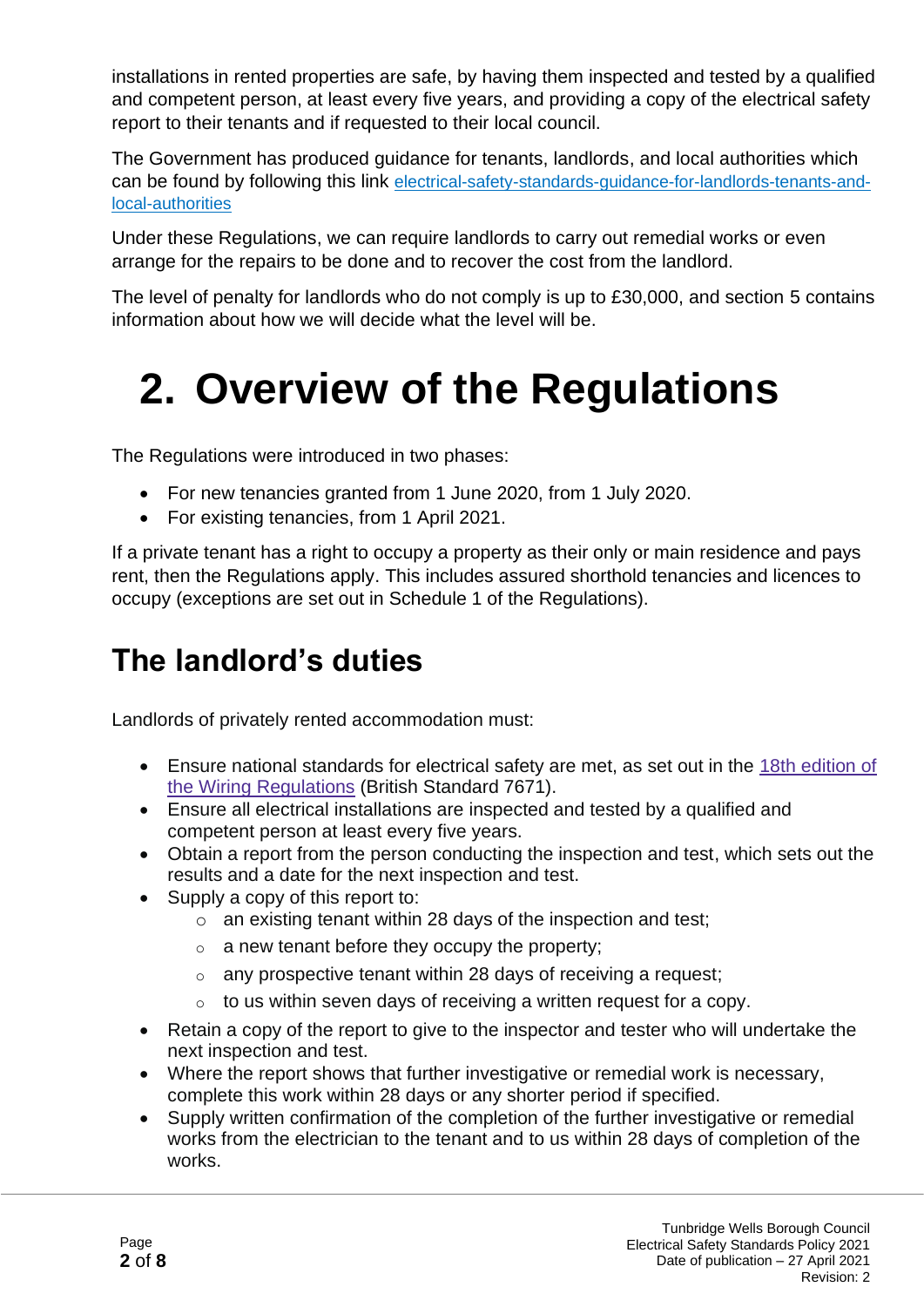### **Qualified and competent person**

Guidance has been produced by the electrical safety industry that covers how landlords can choose a qualified and competent inspector and tester. This includes but is not limited to:

- [Electrical Safety Roundtable](http://www.electricalsafetyroundtable.co.uk/electrical-safety-guidance.aspx)
- [Registered Competent Person Electrical single mark and register](http://www.electricalcompetentperson.co.uk/)

#### **Results of the inspection and test**

The following codes are used to indicate where a landlord must undertake remedial work:

- Code C1 danger present and risk of injury.
- Code C2 potentially dangerous.
- Code C3 improvement recommended.
- Further investigation (FI) further investigation required without delay.

If the report contains a code C1, C2 or FI, then the landlord must ensure further investigative or remedial work is carried out by a qualified person within 28 days, or less if specified in the report. As regards C3 codes, we will not require landlords to undertake remedial work but we may draw the recommended improvement to their attention.

### **3. Enforcement**

#### **Our duties and powers**

We have certain duties and powers under this legislation.

We must serve a remedial notice where we are satisfied on the balance of probabilities that a landlord has not complied with their duties. The notice must be served within 21 days of the decision that the landlord has not complied with their duties. The landlord has 28 days to take the remedial action.

If the landlord does not comply, with the notice, we may, with the tenant's consent, arrange for the remedial action to be taken.

Where we have reasonable grounds to believe a landlord is in breach of a duty and the report indicates that urgent remedial action is required, we may with the consent of the tenant/s, arrange for a qualified person to take the action. We will recover costs from the landlord.

Landlords have the right to make written representations and to appeal against remedial action.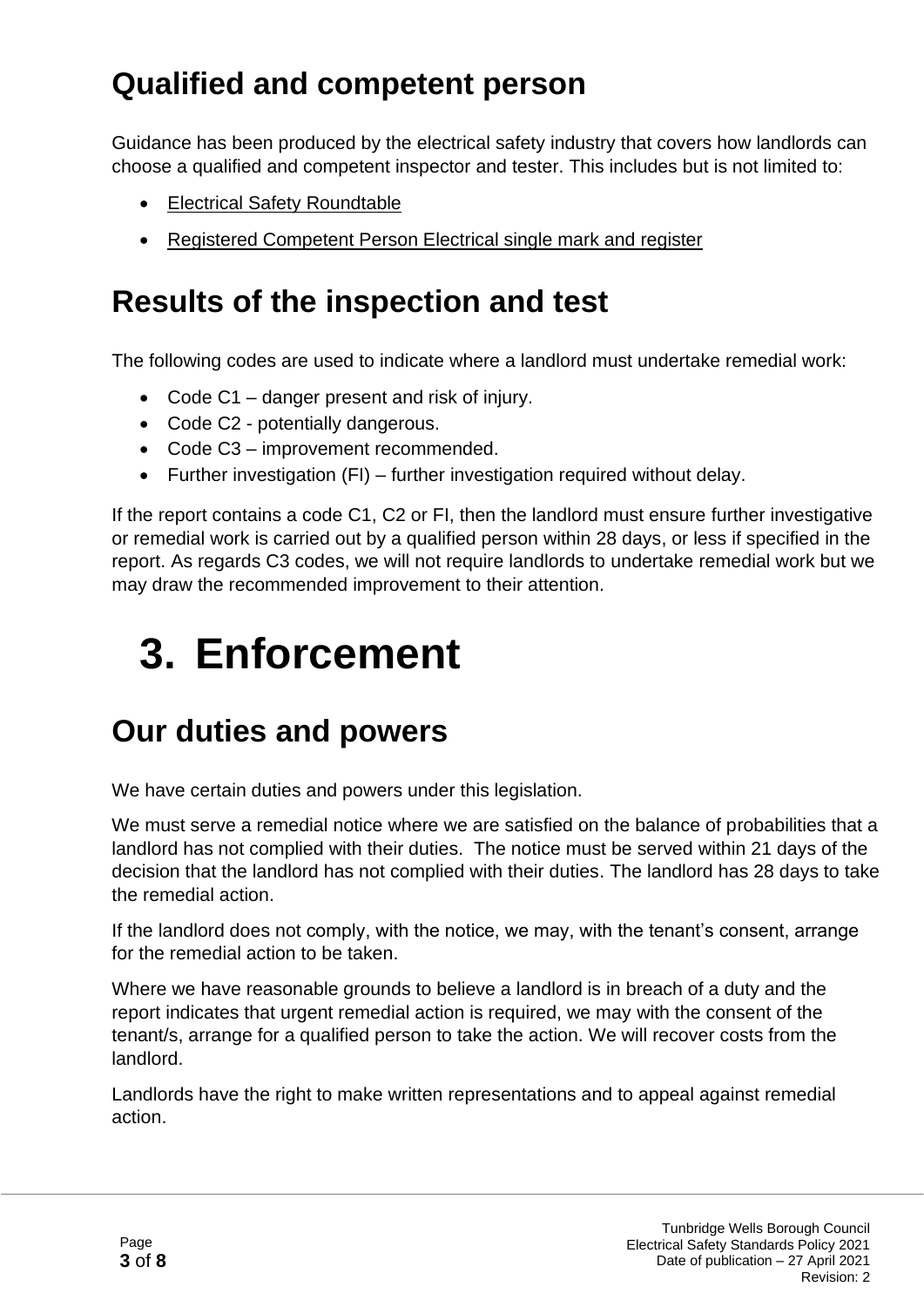We can recover the costs of taking action from the landlord and we may impose a financial penalty of up to £30,000 where the landlord is in breach of his/her duties.

### **Remedial notice**

The guidance sets out what the remedial notice will include.

### **Landlords who are not able to comply with a remedial notice**

If a landlord can show s/he has taken all reasonable steps to comply with a remedial notice, they are not in breach of the duty to comply.

Reasonable steps could include keeping copies of communications with tenants and with electricians where they have tried to arrange to carry out the work, and the provision of documents such as the servicing record and previous safety reports.

A landlord who has been prevented from gaining access to the premises will not be required to begin legal proceedings against their tenant to demonstrate that s/he is taking reasonable steps.

### **4. Remedial action**

With the consent of the tenant, we may arrange to carry out remedial work in the following circumstances:

- If the landlord does not comply with a remedial notice.
- If the report indicates that urgent remedial action is required, and the landlord has not carried this out within the period specified in the report.

If we go ahead and arrange remedial work, we will authorise a qualified and competent person to undertake it.

This person must give at least 48 hours' notice to the tenant and produce evidence of their identity if required. We will provide them with a letter confirming their authority to carry out works.

### **Remedial action following non-compliance with a remedial notice**

Before we arrange remedial action where a landlord has not complied with a remedial notice, we must give the landlord notice that we are going to arrange for the work to be done. The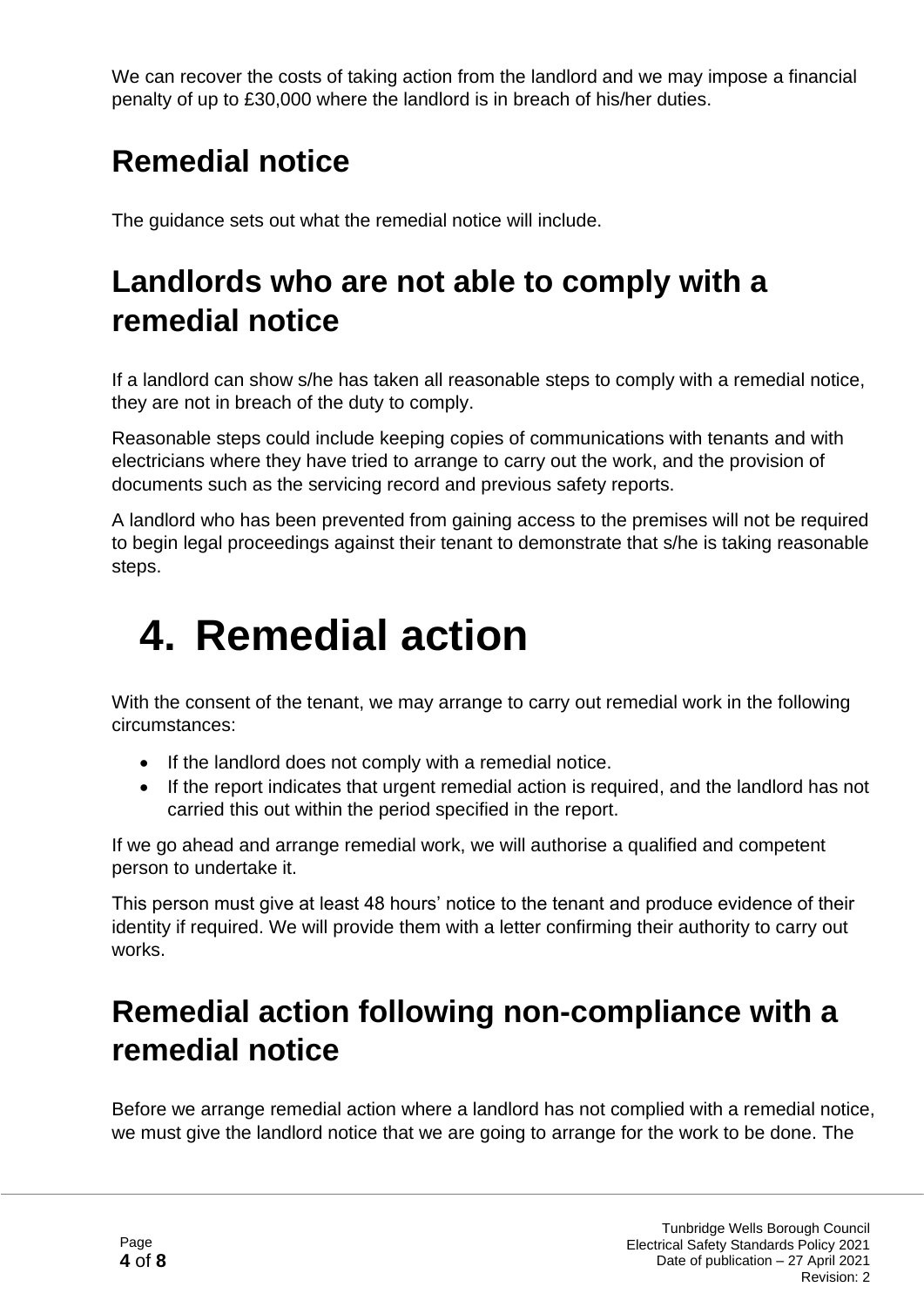notice will include the date that the remedial action will be undertaken which will be at least 28 days from the date that the notice is served, and information about the right of appeal.

We will arrange for the work to be undertaken within 28 days of the end of the notice period. If the landlord appeals, the remedial action must be arranged within 28 days of the appeal decision.

A landlord is not in breach of the duty to comply with a remedial notice if s/he can show they have take all reasonable steps to comply.

#### **Urgent remedial action**

Within seven days of the person we have authorised starting to take the urgent remedial action we must either:

- a) Serve a notice on the landlord and all occupiers to advise who the authorised person is **or**;
- b) Fix a notice on the premises.

The notice will include:

- The works that will be undertaken.
- The legal power.
- The date when the works will start (or started).
- Appeal information.
- Details of financial penalties and appeal information.

### **5. Financial penalties**

Where there is a failure to comply with the Regulations, we can apply a financial penalty of up to £30,000. The proceeds of penalties can be used to carry out enforcement in the private rented sector.

We are required to have our own policy to set out how we will determine the appropriate level of a financial penalty. The Government's guidance is that generally the maximum amount will be for the very worst offenders. The amount that we will apply will reflect the severity of the offence as well as taking account of the landlord's previous record of offending.

The Government guidance suggests that local housing authorities may wish to consider the policy previously developed for civil penalties under the Housing and Planning Act 2016 and associated guidance. To ensure consistency of approach and clarity for landlords, our Private Sector Housing Enforcement Policy 2021 sets out our decision to use the principles set out in our Civil Penalty Policy 2019 for determining the amount of the penalty. This can be found by following this link [civil-penalty-policy-for-landlords](https://tunbridgewells.gov.uk/housing/private-sector-housing/responsibilities-for-landlords/civil-penalty-policy-for-landlords) and specifically the civil penalty matrix.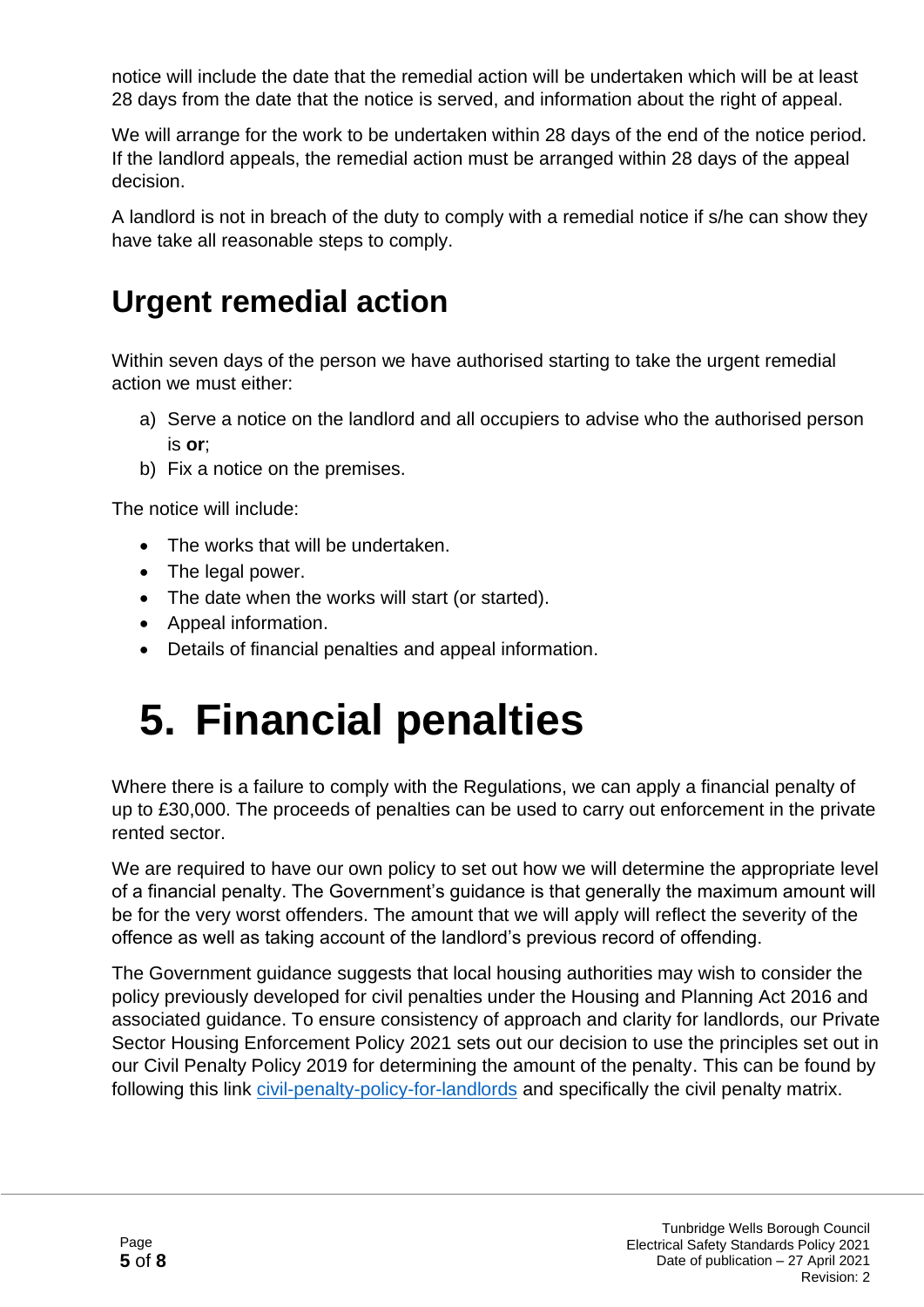### **Principles to be applied in determining the amount of a financial penalty**

#### **Reduction in Penalty**

We will consider mitigating factors, including any admission of guilt. Any reduction in the level of financial penalty will be decided on a case by case basis, with a maximum discount of a third of the financial penalty.

If the landlord who has been served with a notice of intent carries out the required works before the final notice is served, we will consider a reduction of up to one third in the financial penalty. A discount for an admission of guilt and for completing required works may be applied, but the combined discount will not be greater than one third.

#### **Financial hardship**

We will assess the landlord's assets and income, and not just rental income. The landlord will have the opportunity to make representations following the service of the notice of intent and may include the details of any financial hardship.

We may need to request further information from the landlord to support financial claims. Where this is incomplete, appears to be inaccurate, or the landlord is being deliberately misleading, we may decide that the representations should not be considered.

Due to the combination of high property values and rental income levels in the Borough of Tunbridge Wells and an upper limit of £30,000 for offences under these Regulations, it is unlikely that landlords with multiple properties will be able to demonstrate financial hardship.

### **6. Representations**

Landlords can make written representations to us about the following matters:

- remedial notice within 21 days.
- intention to impose a financial penalty within 28 days.

We have seven days to respond to the representations.

## **7. Appeals**

Landlords have the following right of appeals to the First-tier Tribunal, which may confirm, quash, or vary the notices served.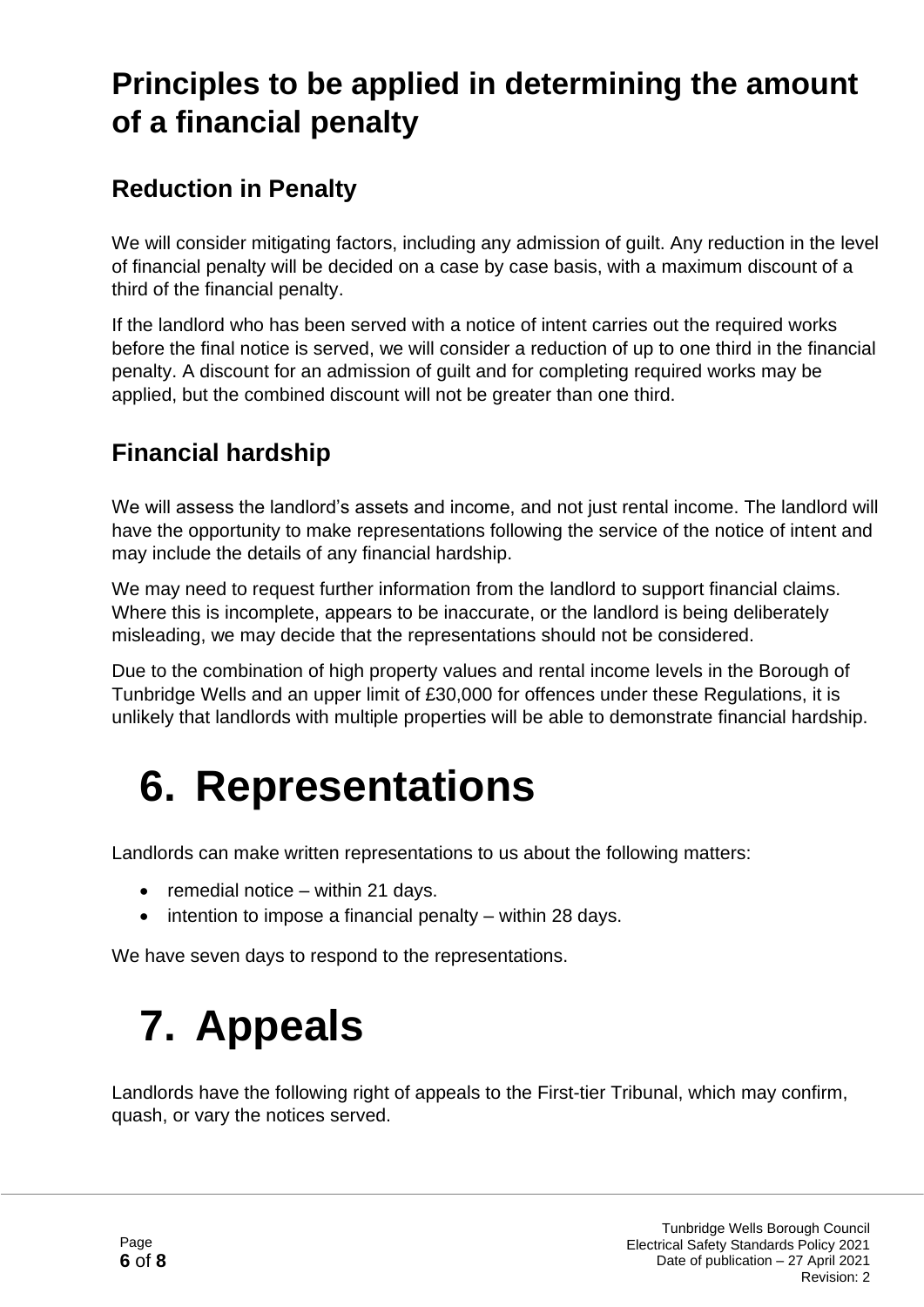#### **a.Appeal against remedial action**

The appeal must be made to the Tribunal within 28 days of the date that the remedial notice is served. The grounds for appeal are that all reasonable steps had been taken to comply or reasonable progress had been made towards compliance.

If a landlord appeals, the remedial notice is suspended until the appeal is finally determined or withdrawn.

#### **b. Appeal against urgent remedial action**

The appeal must be made to the Tribunal within 28 days of the date that the urgent remedial action was or was due to be started. The grounds for appeal are that all reasonable steps had been taken to comply or reasonable progress had been made towards compliance when the urgent remedial action started.

#### **c. Appeal against demand for the recovery of costs**

The appeal must be made within 21 days from the day that the demand is served. The grounds for appeal are that all reasonable steps had been taken to comply or reasonable progress had been made towards compliance with the notice at the point that we gave notice of our intention to enter and take the remedial action.

### **d. Appeal against a financial penalty**

The appeal must be made within 28 days beginning with the day after the date that the final notice to impose a financial penalty was served.

Landlords can appeal against the decision to impose the penalty or the amount of the penalty, and the final notice is suspended until the appeal is determined or withdrawn.

The First-tier Tribunal can be contacted as follows:

First-tier Tribunal (Property Chamber) Residential Property Havant Justice Centre The Court House Elmleigh Road Havant **Hampshire** PO9 2AL Email: [rpsouthern@justice.gov.uk](mailto:rpsouthern@justice.gov.uk)

Telephone: 01243 779394